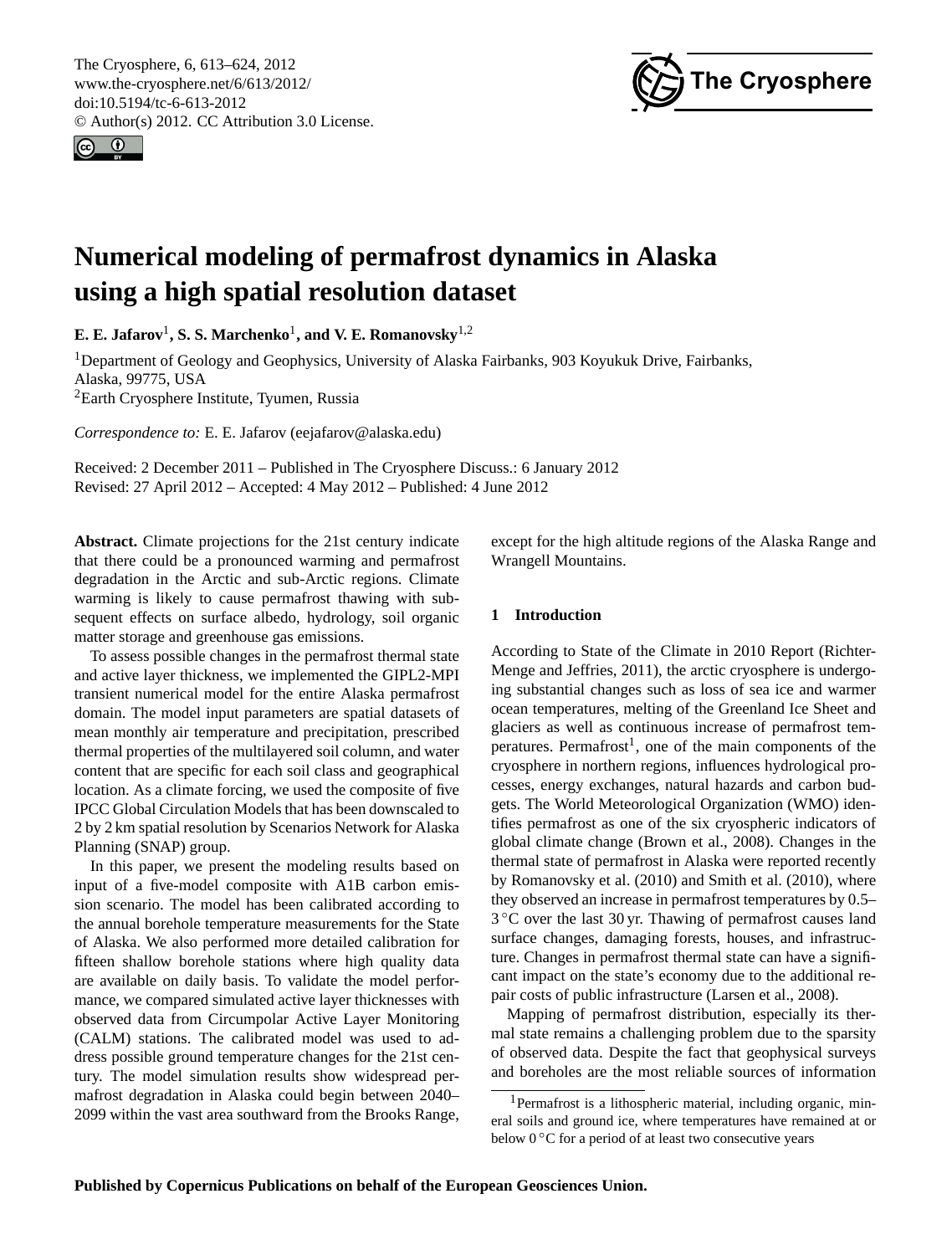about permafrost, they are extremely costly and are mostly available from relatively small areas such as oil fields and transportation corridors.

In the past, one of the most popular methods in permafrost mapping was the use of a frost number, or permafrost index methods [\(Nelson,](#page-10-4) [1986\)](#page-10-4), which usually takes into account seasonal air temperature variations explicitly, and do not include other important factors (snow, soil moisture content, soil thermo-physical parameters) that affect the permafrost thermal state.

[Riseborough et al.](#page-10-5) [\(2008\)](#page-10-5) divided permafrost models into three main categories: empirical, equilibrium and numerical. Empirical models relate permafrost occurrences to topoclimatic factors and use empirically derived landscape parameters representing the response of the active layer and permafrost to both climatic forcing and local factors, such as soil properties, moisture conditions and vegetation [\(Nelson](#page-10-6) [et al.,](#page-10-6) [1997;](#page-10-6) [Shiklomanov and Nelson,](#page-11-1) [2002;](#page-11-1) [Zhang et al.,](#page-11-2) [2005;](#page-11-2) [Shiklomanov et al.,](#page-11-3) [2008\)](#page-11-3). Equilibrium models employ transfer functions between the air and ground temperatures to define the active layer depth. The Kudryavtsev Model, N factor, TTOP and GIPL 1.0 models are classified as equilibrium models [\(Kudryavtsev et al.,](#page-10-7) [1974;](#page-10-7) [Romanovsky and](#page-10-8) [Osterkamp,](#page-10-8) [1995;](#page-10-8) [Romanovsky and Osterkamp,](#page-10-9) [1997;](#page-10-9) [Shik](#page-11-4)[lomanov and Nelson,](#page-11-4) [1999;](#page-11-4) [Klene et al.,](#page-10-10) [2003;](#page-10-10) [Sazonova](#page-10-11) [and Romanovsky,](#page-10-11) [2003;](#page-10-11) [Wright et al.,](#page-11-5) [2003\)](#page-11-5). However, the applicability of equilibrium models are restricted to problems of limited complexity, and where the transient effects may be neglected or unimportant. Numerical solution methods are generally used to solve freezing and thawing problems over a short (engineering) time scale, where the transient effects of phase change are important (see [Williams](#page-11-6) [and Smith,](#page-11-6) [1989,](#page-11-6) p. 86). Therefore, transient numerical modeling with incorporated phase change effect is the most effective method to simulate and forecast the thermal regime of permafrost over a relatively short time interval. The transient numerical model (e.g., [Gruber et al.,](#page-10-12) [2004a](#page-10-12)[,b;](#page-10-13) [Nicolsky](#page-10-14) [et al.,](#page-10-14) [2007;](#page-10-14) [Farbrot et al.,](#page-10-15) [2007;](#page-10-15) [Etzelmuller et al.,](#page-10-16) [2008\)](#page-10-16) has a higher computational cost, however, they are more accurate in determination of the temperature field and phase change boundary dynamics.

In this article we propose a method based on numerical modeling, which allows us to map the temporal dynamics and spatial distribution of permafrost with high spatial resolution. To simulate ground thermal regimes, we implement the GIPL2-MPI numerical transient model. The GIPL2 was developed by G. Tipenko and V. Romanovsky [\(Tipenko et al.,](#page-11-7) [2004\)](#page-11-7), and applied for first time to the entire Alaskian permafrost domain with 0.5◦ spatial resolution by [Marchenko](#page-10-17) [et al.](#page-10-17) [\(2008\)](#page-10-17). In order to quantify the socio-economical impact of permafrost degradation, the permafrost distribution maps with higher spatial resolution are required. In the current project, we map the permafrost thermal state with 2 by 2 km spatial resolution, which is 410 205 grid points, to cover the entire Alaskan region. Due to increase in the amount of spatial grid points, the computational load increases as well. To perform calculations efficiently, we developed the GIPL2-MPI version of the GIPL2 model, which runs in parallel on several processors. To run the parallel model, we used the Arctic Region Supercomputing Center facility at the University of Alaska Fairbanks.

The current paper is constructed in the following order. The mathematical description section gives more detailed information on the used method. In the methods section we outline all necessary input datasets, such as initial temperatures, snow, thermal properties of multi-layered organic and mineral soils, and geothermal heat flux. The model calibration and validation section provides a detailed description of the model calibration with observed monthly averaged temperatures available from shallow boreholes stations, and validation of the mean annual ground temperatures from deep boreholes, as well as validation of the active layer thickness values with  $CALM<sup>2</sup>$  $CALM<sup>2</sup>$  $CALM<sup>2</sup>$  active layer observation stations in Alaska. The Optimization of Ground Thermal Parameters section illustrates the effect of the additional upper layer(s) of organic matter on the mean annual ground temperatures. In the results section, we illustrate the model outputs and provide the per decadal warming rates at different depths during the 21st century. The discussion section gives an overview on major physical factors that affect the permafrost thermal regime and outlines how the model can be improved. Finally, the conclusion section outlines major results and concludes the current work.

## **2 Mathematical model**

The GIPL2-MPI numerical model solves the Stefan problem [\(Vasilios and Solomon,](#page-11-8) [1993\)](#page-11-8) with phase change, which is the problem of thawing or freezing via conduction of heat. The enthalpy formulation used in the solution of Stefan problem is the most common method, which does not require explicit treatment of the moving freeze/thaw boundary [\(Cald](#page-10-18)[well and Chan,](#page-10-18) [2001\)](#page-10-18). The core of the GIPL2-MPI numerical model is based on the 1-D quasi-linear heat conductive equation [\(Sergueev et al.,](#page-10-19) [2003\)](#page-10-19):

<span id="page-1-1"></span>
$$
\frac{\partial H(x,t)}{\partial \tau} = \frac{\partial}{\partial x} \left( k(x,t) \frac{\partial t(x,\tau)}{\partial x} \right) \tag{1}
$$

where  $x \in (x_{u}, x_{1})$  is a spatial variable which changes with depth,  $x_u$  and  $x_l$  are the upper and lower boundaries of the vertical grid correspondingly, and  $\tau \in (0, T)$  is a temporal variable.  $t(x, \tau)$  is temperature,  $k(x, t)$  is thermal conductivity (Wm<sup>-1</sup>K<sup>-1</sup>),  $H(x,t)$  is an enthalpy function.

$$
H(x,t) = \int_{0}^{t} C(x,s)ds + L\Theta(x,t)
$$
 (2)

<span id="page-1-0"></span><sup>&</sup>lt;sup>2</sup>Circumpolar Active Layer Monitoring Network [http://www.udel.edu/Geography/calm/.](http://www.udel.edu/Geography/calm/)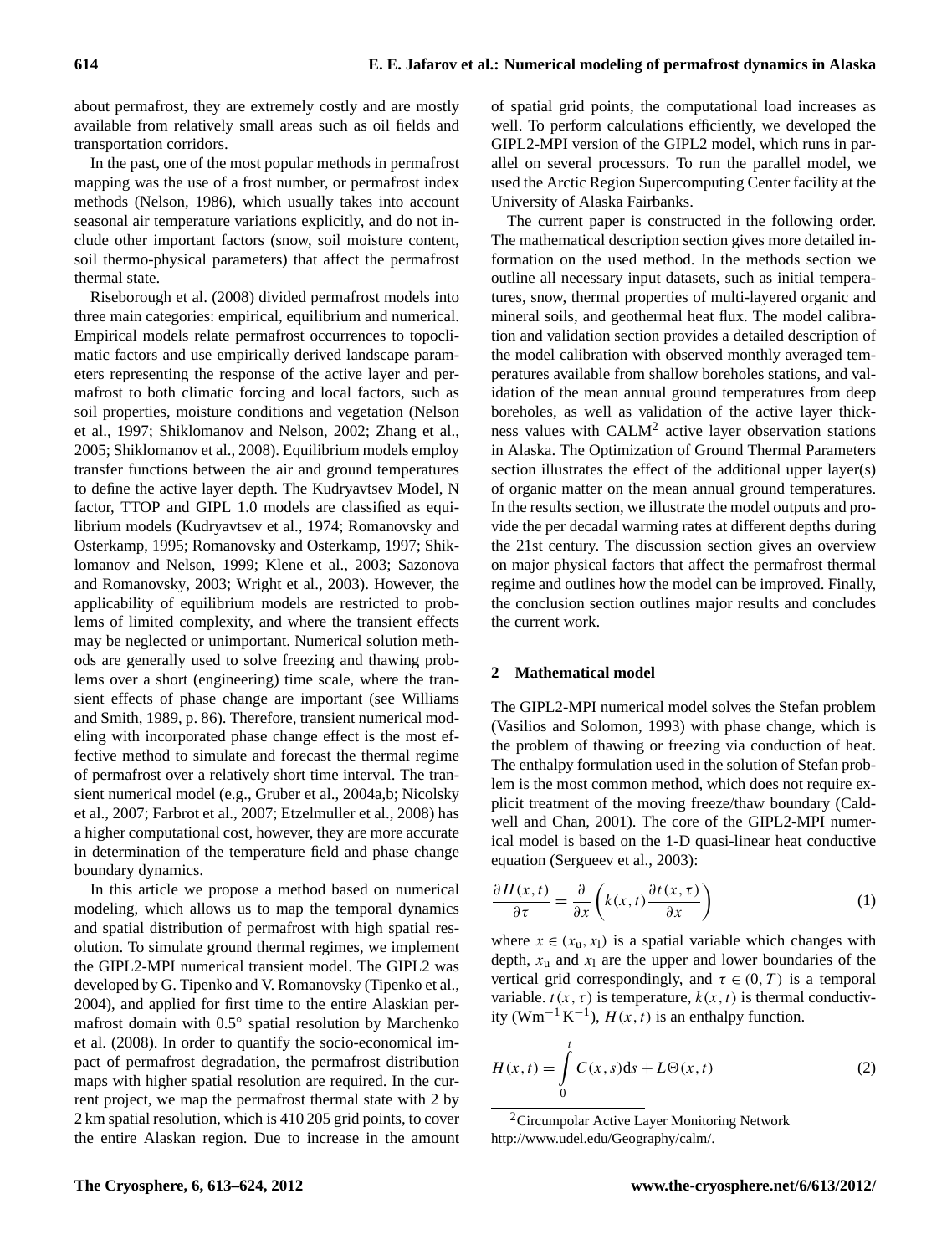where  $C(x, s)$  is volumetric heat capacity (MJm<sup>-3</sup> K<sup>-1</sup>), and  $\Theta(x,t)$  is volumetric unfrozen water content (fraction of 1); L is the volumetric latent heat of freeze/thaw  $(MJm^{-3})$ . The Eq. [\(1\)](#page-1-1) is complemented with boundary and initial conditions. The upper part of the domain corresponds to the air layer which is at two meters height above the surface. The fictitious domain formulation [\(Marchuk et al.,](#page-10-20) [1986\)](#page-10-20) allows to incorporate a seasonal snow layer into the current air layer. The Dirichlet type boundary condition was used as an upper boundary condition:

$$
t(x_{\rm u},\tau) = t_{\rm air} \tag{3}
$$

where  $t_{\text{air}}$  is a monthly averaged air temperature. The geothermal gradient was set at the lower boundary:

$$
\frac{\partial t(l_2, \tau)}{\partial x} = g \tag{4}
$$

where  $g$  is geothermal gradient, a small constant number (Km−<sup>1</sup> ). For initial temperature distribution we used an appropriate ground temperature profile based on the point location

$$
t(x,0) = t_0(x).
$$
 (5)

The formula for unfrozen water content  $\Theta(x,t)$  is based on empirical experiments and has the following form:

$$
\Theta(x,t) = \eta(x) \cdot \begin{cases} 1, & t \ge t_* \\ a|t|^{-b}, & t < t_*. \end{cases}
$$
 (6)

Parameters *a* and *b* are dimensionless positive constants [\(Lovell,](#page-10-21) [1957\)](#page-10-21),  $\eta(x)$  represents the volumetric soil moisture content. The right side of the Eq. [\(6\)](#page-2-0) represents the liquid pore water fraction. The constant  $t_* = (1/a)^b$  is a freezing point depression, which from a physical point of view means that ice does not exist in the soil if  $t > t_*$ .  $\Theta(x, t)$  changes with depth and depends on the soil type. The discritized form of the Eq. [\(1\)](#page-1-1) can be found in [Sergueev et al.](#page-10-19) [\(2003\)](#page-10-19) and [Marchenko et al.](#page-10-17) [\(2008\)](#page-10-17). A detailed mathematical description of the model and numerical solution methods can be found in [Nicolsky et al.](#page-10-14) [\(2007\)](#page-10-14).

### **3 Methods**

We implemented the Scenarios Network for Alaska Planning (SNAP) dataset as a baseline input for the GIPL2-MPI numerical model. The dataset is composed of five GCMs, which according to SNAP, performs the best for Alaska [\(Walsh](#page-11-9) [et al.,](#page-11-9) [2008\)](#page-11-9). It includes monthly averaged temperatures and precipitation data for the years 1980–2099, using A1B carbon emission scenario. The output from the selected five models were downscaled to 2 by 2 km resolution by SNAP using the knowledge-based system PRISM<sup>[3](#page-2-1)</sup>. PRISM uses

a digital elevation model that contains information describing Alaska's topography (slopes, aspects, elevations) and observed precipitation measurements to determine variations in precipitation as functions of elevations.

To calculate snow depth and its thermal conductivity we developed the following method outlined below. Snow density is calculated according to [\(Verseghy,](#page-11-10) [1991\)](#page-11-10)

<span id="page-2-2"></span>
$$
\rho_0 = \rho_{\text{smin}}, \quad \rho_i = (\rho_{i-1} - \rho_{\text{smax}})e^{-\tau_f \Delta \tau} + \rho_{\text{smax}} \tag{7}
$$

where  $\tau_f = 0.24$  corresponds to an e-folding time of about 4 days,  $\rho_s$  is the snow density in unit of kg m<sup>-3</sup>, and the value of  $\rho_s$  ranges from minimum snow density  $\rho_{\text{smin}}$  to maximum snow density  $\rho_{\text{smax}}$ , with a time step  $\Delta \tau$  of one month. We chose  $\rho_{\text{smin}}$  and  $\rho_{\text{smax}}$  from the corresponding snow class ac-cording to [Sturm et al.](#page-11-11) [\(1995\)](#page-11-11). Snow depth  $h_s$  is calculated by extracting snow water equivalent (SWE) from the downscaled five GCM composite precipitation dataset:

$$
h_{\rm s} = \frac{\text{SWE}}{\rho_{\rm s}}.\tag{8}
$$

<span id="page-2-3"></span>Snow thermal conductivity  $k<sub>s</sub>$  was calculated according to [Sturm et al.](#page-11-12) [\(1997\)](#page-11-12):

<span id="page-2-0"></span>
$$
k_{\rm s} = 0.138 - 1.01\rho_{\rm s} + 3.233\rho_{\rm s}^2. \tag{9}
$$

Snow water equivalent was extracted from the precipitation dataset by comparing monthly mean temperatures (MMT) with the water freezing point temperature. If the MMT is less than  $0^{\circ}$ C then we accumulate the SWE on monthly basis (i.e. if snow stays on the ground after the first snow fall we add existing SWE to the SWE for the current month). When the SWE is obtained, we calculate density, depth and thermal conductivity of the snow by employing Eqs.  $(7)$ – $(9)$ .

We analyzed the ground temperature profiles (ground temperature distribution profiles are available online at Geophys-ical Institute Permafrost Laboratory<sup>[4](#page-2-4)</sup> and Advanced Coop-erative Arctic Data and Information Service<sup>[5](#page-2-5)</sup> websites) in more than 25 relatively deep boreholes from 29 to 89 m in depth [\(Osterkamp and Romanovsky,](#page-10-22) [1999,](#page-10-22) [Osterkamp,](#page-10-23) [2003\)](#page-10-23) along the Trans-Alaskan transect. This analysis revealed a ground temperature zonality in Alaska with generally lower permafrost temperatures in the north and higher ground temperatures in the south. Based on this zonality, we extrapolated available initial ground temperature profiles to the wider areas and classified them into 18 ground temperature zones (Fig. [1\)](#page-3-0). The 18 ground temperature zones represent the 18 classes of temperature distribution with depth and were used as initial conditions for simulation.

The thermo-physical properties (volumetric soil ice/water content, unfrozen water curve parameters, soil heat capacity and thermal conductivity, thickness of soil layers, etc.) for 18 ground temperature zones might be different and depend on

<span id="page-2-1"></span><sup>&</sup>lt;sup>3</sup>Parameter-elevation Regressions on Independent Slopes Model climate mapping system [\(http://www.prism.oregonstate.edu\)](http://www.prism.oregonstate.edu).

<span id="page-2-4"></span><sup>4</sup><www.permafrostwatch.org>

<span id="page-2-5"></span><sup>5</sup><www.aoncadis.org>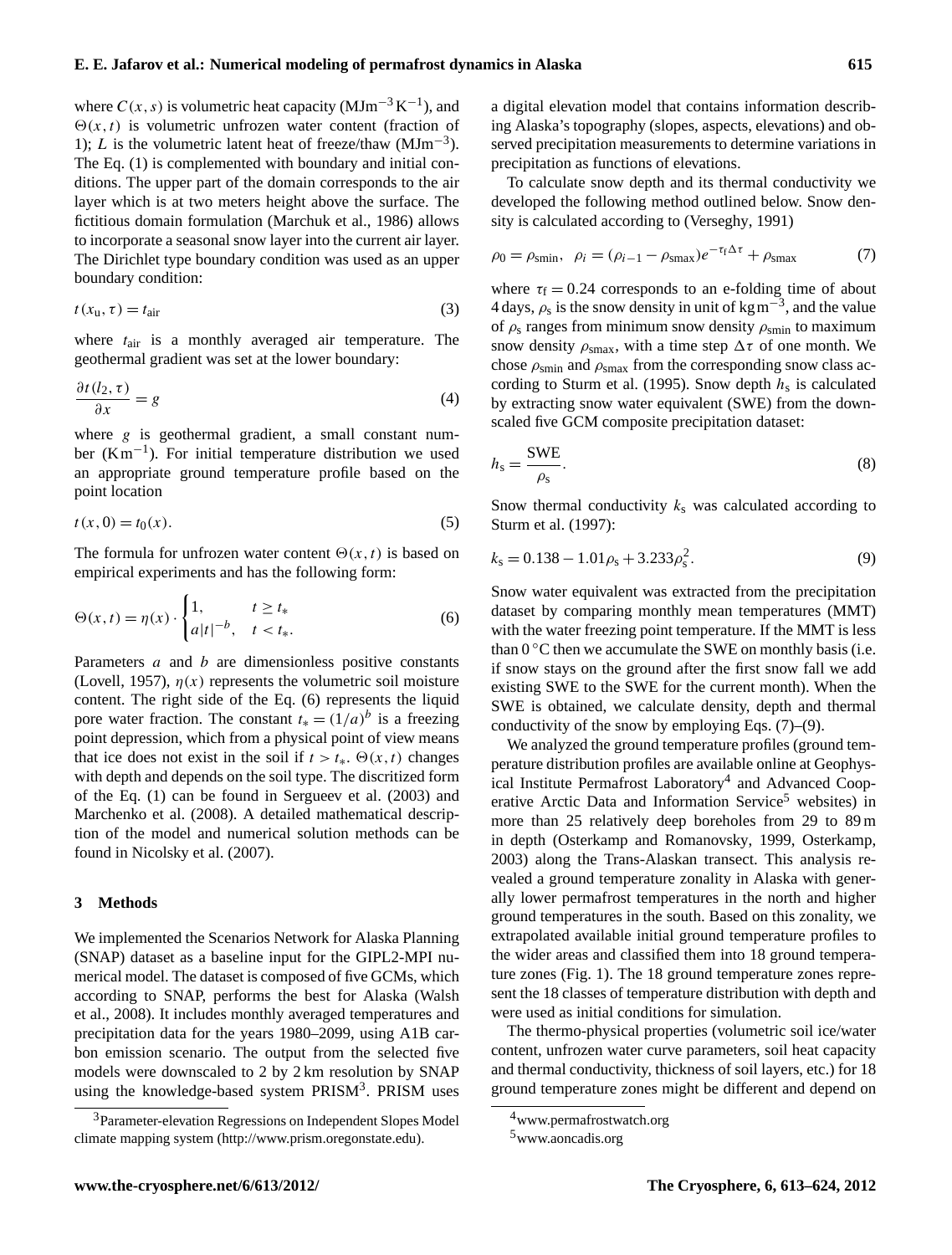

<span id="page-3-0"></span>**Fig. 1.** Permafrost observation station locations and 18 ground temperature zones. Each ground temperature zone corresponds to its own initial ground temperature distribution profile.

many factors including surficial geology. The number of soil type classes we used in these simulations was 26 and each class had its own number of soil and bedrock layers with different thermal properties (e.g. peat, silt, bedrock, gravel etc.). The multilayered soil columns were assigned for each soil class according to the Modified Surficial Geology Map of Alaska [\(Karlstrom,](#page-10-24) [1964\)](#page-10-24). The thermo-physical properties were assigned to each ground mineral layer according to surficial geological (soil type) class. The model was calibrated against the ground temperature measurements from the shallow boreholes, which were specific for each soil class and geographical location (the method used and its limitations were described in more detail by [Nicolsky et al.,](#page-10-14) [2007\)](#page-10-14). Organic layer in the model was introduced as a separate layer(s) which could be added at the top of mineral soil column. For upper organic soil layers, we used the data obtained from the numerous field observations and Ecosystem Map of Alaska from the National Atlas of the United States of America<sup>[6](#page-3-1)</sup>. To further optimize the number and the thermal properties of the organic layers we developed an algorithm described in the Optimization of ground thermal parameters section.

The active layer thickness (ALT) in the model is calculated according to the unfrozen water function Eq. [\(6\)](#page-2-0) and unfrozen water saturation coefficient (UWSC). The UWSC is equal to 95 % and serves as a threshold between frozen and thawed state (i.e. freeze/thaw moving front corresponds to state when the degree of soil layer saturation passes UWSC). The ALT correspond to the deepest upper freeze/thaw front over the hydrological year cycle.

Each grid point on the map uses a one-dimensional multilayer soil profile down to the depth of 700 m. The vertical grid has fine resolution between nearby points at the near surface ground layer (0.01 m) and becomes coarser towards the bottom boundary (100 m). The geothermal heat flux was assigned as a lower boundary condition. The values for the geothermal heat flux were generated using Pollack's geothermal heat model [\(Pollack et al.,](#page-10-25) [1993\)](#page-10-25).

#### **4 Model calibration and validation**

For the initial model calibration, we used measured data from more than fifteen shallow boreholes  $(1-1.2 \text{ m in depth})$ across Alaska. These high quality ground temperature measurements (precision generally at  $0.01\degree C$ ) are available from the mid-1990s to 2010. Soil water content and snow depth measurements were also available at most of these boreholes. Figures [2](#page-4-0) through [4](#page-4-1) illustrate the results of the model calibration for the three shallow borehole stations. The West Dock site (Fig. [2\)](#page-4-0) is located on the outer Arctic Coastal Plain within the Prudhoe Bay oil field. The polygonized "uplands" and drained thaw-lake basins constitute the primary relief at this site. Landcover units include wet nonacidic graminoidmoss tundra. The site was described by [Osterkamp](#page-10-26) [\(1987\)](#page-10-26) and [Romanovsky and Osterkamp](#page-10-8) [\(1995\)](#page-10-8). The SagMat site (Fig. [3\)](#page-4-2) is located on a north facing slope of about 2 degrees. The vegetation cover is a moist acidic tundra [\(Walker](#page-11-13) [et al.,](#page-11-13) [2008\)](#page-11-13). The Galbraith Lake site (Fig. [4\)](#page-4-1) is located in the previously glaciated mountain valley. Landcover units include graminoid-moss tundra and graminoid, prostratedwarf-shrub and moss tundra (wet and moist nonacidic). Further site descriptions can be found in [Ping et al.](#page-10-27) [\(2003\)](#page-10-27). All these sites were instrumented by at least ten thermistors arranged vertically at depths from 0 m to 1 m. The detailed description on thermistor set up and installation can be found in [Nicolsky et al.](#page-10-14) [\(2007\)](#page-10-14). For all the compared stations, correlations between GCMs and the observations are higher than 90 % for monthly mean air temperatures (MMAT). Despite the high correlation between downscaled and observed MMATs, the freezing and thawing periods are not always well satisfied with the downscaled GCMs composite. As it can be seen from Fig. [2,](#page-4-0) the variances between simulated and measured ground temperatures during the 1999 freezing period increased with depth. The simulated monthly averaged ground temperatures decrease sharply when the actual ground temperatures freezing period is longer. The same pattern can be observed during the thawing periods 2004, 2005 in SagMat (Fig. [3\)](#page-4-2). Furthermore, there were winter periods where the actual monthly averaged ground temperatures were colder than the simulated (see SagMat thawing period 2002, 2004, 2005, Fig. [3,](#page-4-2) Galbraith Lake winter periods 2004, 2005, Fig. [4\)](#page-4-1), which could be due to snow conductivities and snow depths biases over those winter periods. The simulated ground temperatures were, in general, smoother than measured temperatures and did not represent the seasonal effects, which could be an another reason of

<span id="page-3-1"></span><sup>6</sup><http://www.nationalatlas.gov>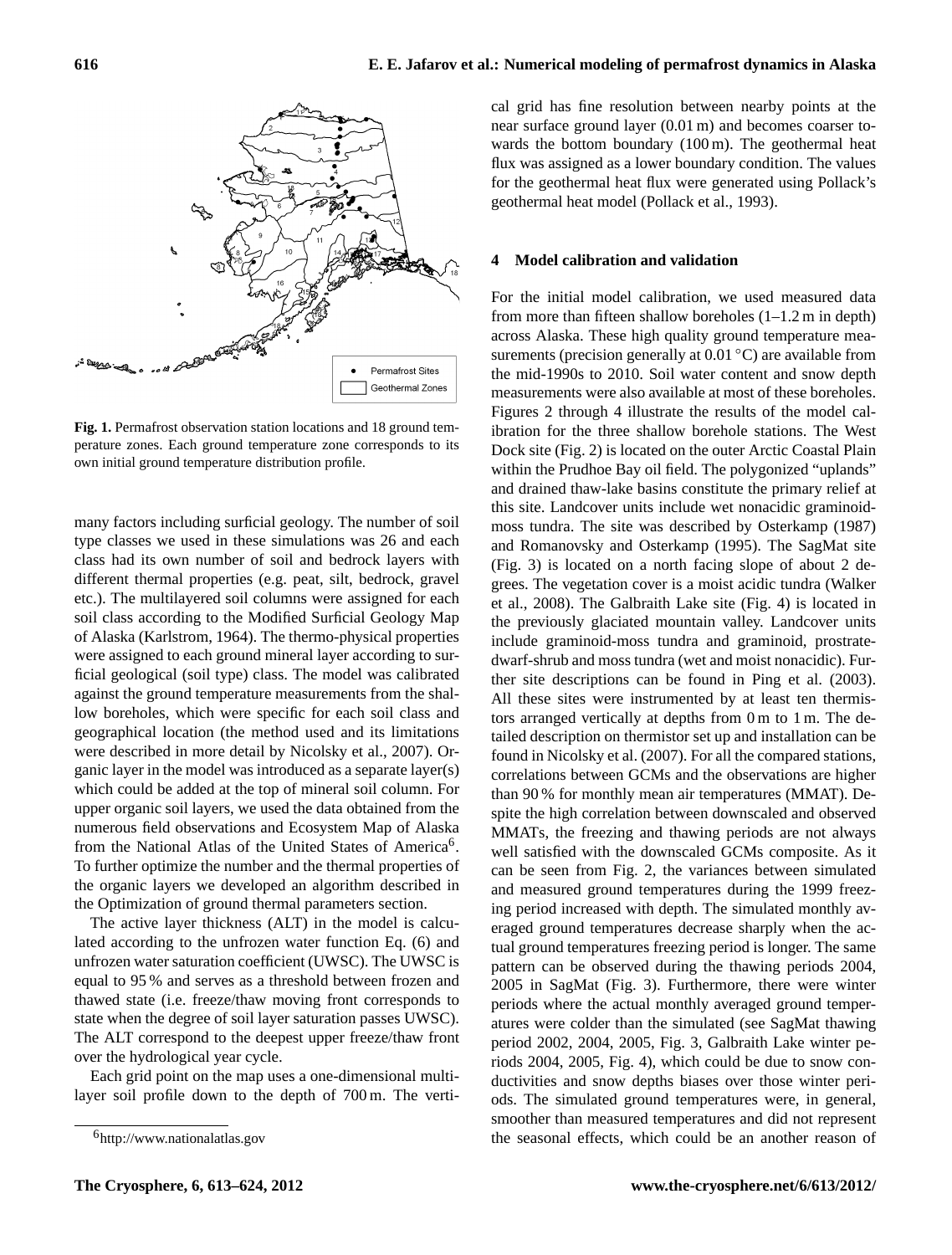

<span id="page-4-0"></span>**Fig. 2.** Measured (solid) and calculated (dashed) monthly averaged temperatures at 2 m above the ground and 0.05, 0.3 and 0.82 m depth for WestDock 70.37 ° N, -148.55 ° W permafrost observation station.



<span id="page-4-2"></span>**Fig. 3.** Measured (solid) and calculated (dashed) monthly averaged temperatures at 2 m above the ground and 0.03, 0.4 and 0.86 m depth for SagMat 69.43 ◦ N, −148.70 ◦ W permafrost observation station.

high variabilities between measured and simulated ground temperatures over certain winter seasons.

To validate the model results, we used annually averaged temperatures at deeper depths. More than 50 deep boreholes



<span id="page-4-1"></span>**Fig. 4.** Measured (solid) and calculated (dashed) monthly averaged temperatures at the amount of saturated water coefficient 2 m above the ground and 0.08, 0.38 and 0.84 m depth for Galbraith Lake 68.48◦ N, −149.50 ◦ W permafrost observation station.

from 29 m to 89 m in depth  $(GTN-P<sup>7</sup>)$  $(GTN-P<sup>7</sup>)$  $(GTN-P<sup>7</sup>)$  were available for the model calibration in terms of permafrost temperature profiles. For most of the borehole stations, the deviation between observed and measured mean annual ground temperatures (MAGT) was less than  $1 °C$  (Fig. [5\)](#page-5-0). There were four stations where the deviation was greater than  $1 °C$ , three of them located in the tussock area. The MAGTs for the tussock like areas are usually sensitive to the snow depth. If snow depth does not exceed the height of tussock, then cold air could penetrate deep into the ground; otherwise, when snow depth exceeds the height of tussock it isolates the ground from the cold air.The permafrost observation station with the measured  $-3.81 \degree C$  and simulated  $-6.32 \degree C$  MAGTs at a depth of 20 m corresponds to the site in the continuous permafrost zone with MAATs around  $-10$  °C. The fact that measured MAGT was almost 3 degrees warmer might be due to the site's location, which was around small lakes. The convective heat transfer due to ground water movements or heat from the open water reservoirs might be essential factor in producing warmer MAGT.

In addition to deep borehole stations, we validated the MAGTs from the permafrost observation stations from US Schools project<sup>[8](#page-4-4)</sup> (Fig. [6\)](#page-5-1). The measurements from these stations were taken at relatively shallow depths, ranging from 1 to 6 m. Most of the stations were located in close proximities

<span id="page-4-3"></span><sup>7</sup>Global Terrestrial Network for Permafrost

<http://www.gtnp.org/>

<span id="page-4-4"></span><sup>8</sup> IPA-IPY Thermal State of Permafrost (TSP) Snapshot Borehole Inventory, Version 1.0 [\(http://nsidc.org/data/g02190.](http://nsidc.org/data/g02190.html) [html\)](http://nsidc.org/data/g02190.html).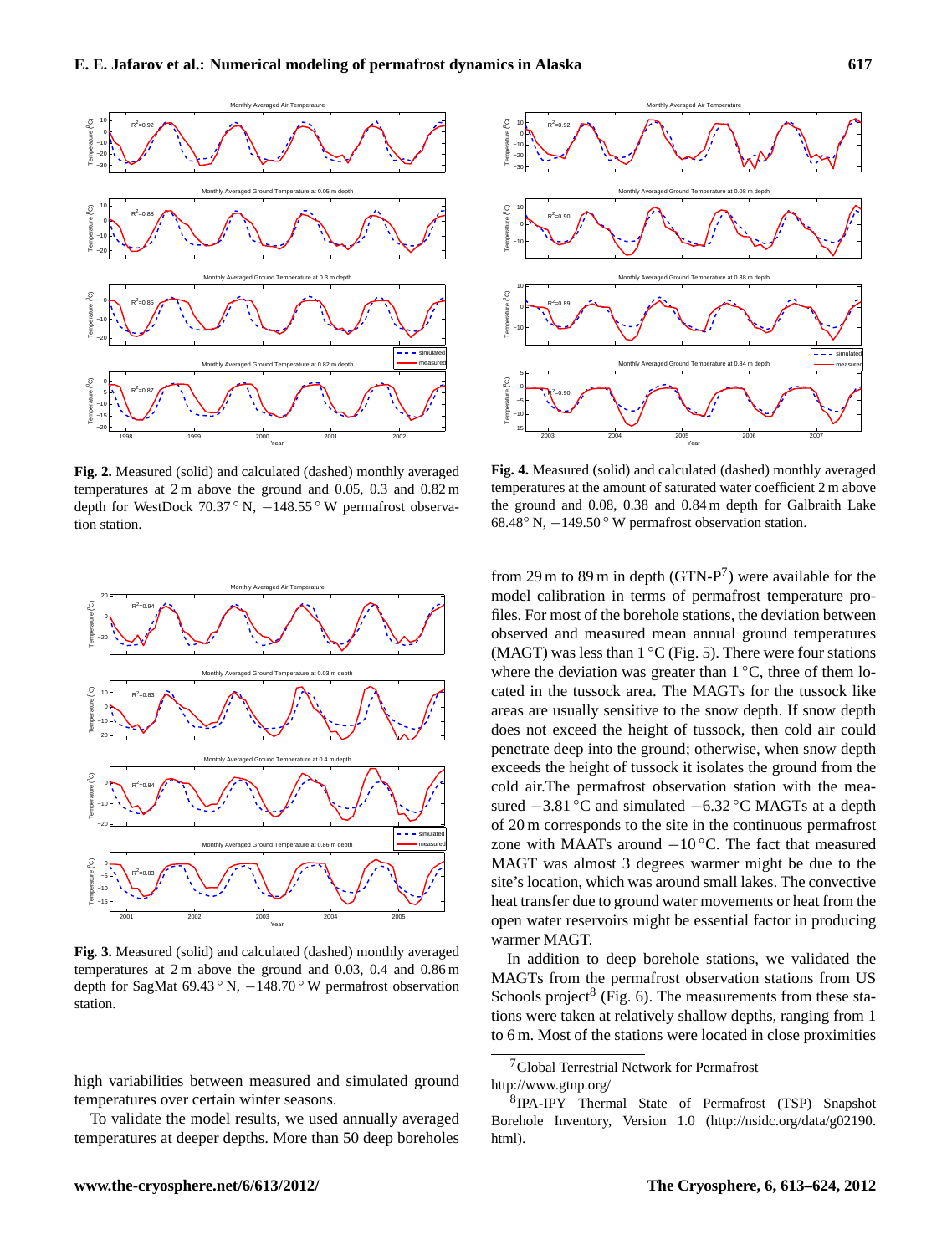

<span id="page-5-0"></span>**Fig. 5.** Simulated and measured MAGTs at different depths from 3 to 30 m during 2007–2009 IPY years.



<span id="page-5-1"></span>**Fig. 6.** Simulated and measured MAGTs from 1 to 6 m depths during 2009.

to public schools, rivers or lakes. There were three stations where differences between measured and simulated temperatures were greater than  $3^{\circ}$ C. One of them was located in the city, another one close to the lake, and the other one was close to one of the branches of the Yukon river. The first permafrost station experienced the influence of anthropogenic warming and the other two could experience the laterial heat exchange due to subsurface ground water movements.

Finally, we validated the simulated active layer thicknesses with observed ALTs from 43 CALM<sup>[9](#page-5-2)</sup> observation stations in Alaska (Fig. [7\)](#page-5-3). For the ALT comparison test we compared averaged active layer thicknesses over the available time pe-



<span id="page-5-3"></span>**Fig. 7.** Comparision between simulated and observed ALTs from 43 CALM observation stations.

riods with the corresponding simulated ALTs. During ALTs simulation the soil moisture content was specified for each of the simulated stations and held constant throughout the entire simulation period. The major restriction of this approach reflects the limitation of available data on soil moisture content and its dynamics over time for each of the compared stations. There were two main uncertainties while comparing simulated and measured ALTs. First coming from the active layer measuring method, where there are several methods on measuring ALT and all of them have their own limitations [\(Nel](#page-10-28)[son and Hinkel,](#page-10-28) [2003\)](#page-10-28). Second comes from the simulated AL depth, which was driven by monthly averaged climate data and by the amount of prescribed soil moisture content. During model validation, the values for several observation stations were adjusted by assigning additional organic layers.

To evaluate the measure of the overall model performance and the model bias, we calculated the mean absolute error (MAE), root mean square error (RMSE) and mean bias error (MBE) according to the following series of equations [\(Willmott and Matsuura,](#page-11-14) [2005\)](#page-11-14):

$$
MAE = \frac{1}{n} \sum_{k=1}^{n} |e_i|, RMSE = \frac{1}{n} \sqrt{\sum_{k=1}^{n} e_i^2},
$$
  

$$
MBE = \frac{1}{n} \sum_{k=1}^{n} e_i
$$
 (10)

where  $e_i$  is a difference between simulated and observed MAGTs, and ALTs and  $n$  is the number of stations.

The MAE shows an overall error for all compared stations, when the RMSE emphasizes an error variation within the individual stations and the MBE shows that the model underestimates or overestimates the observed data. The MBE in Table [1](#page-6-0) shows that our simulations were mainly underestimated.

<span id="page-5-2"></span><sup>&</sup>lt;sup>9</sup>Circumpolar Active Layer Monitoring Network <http://www.udel.edu/Geography/calm/>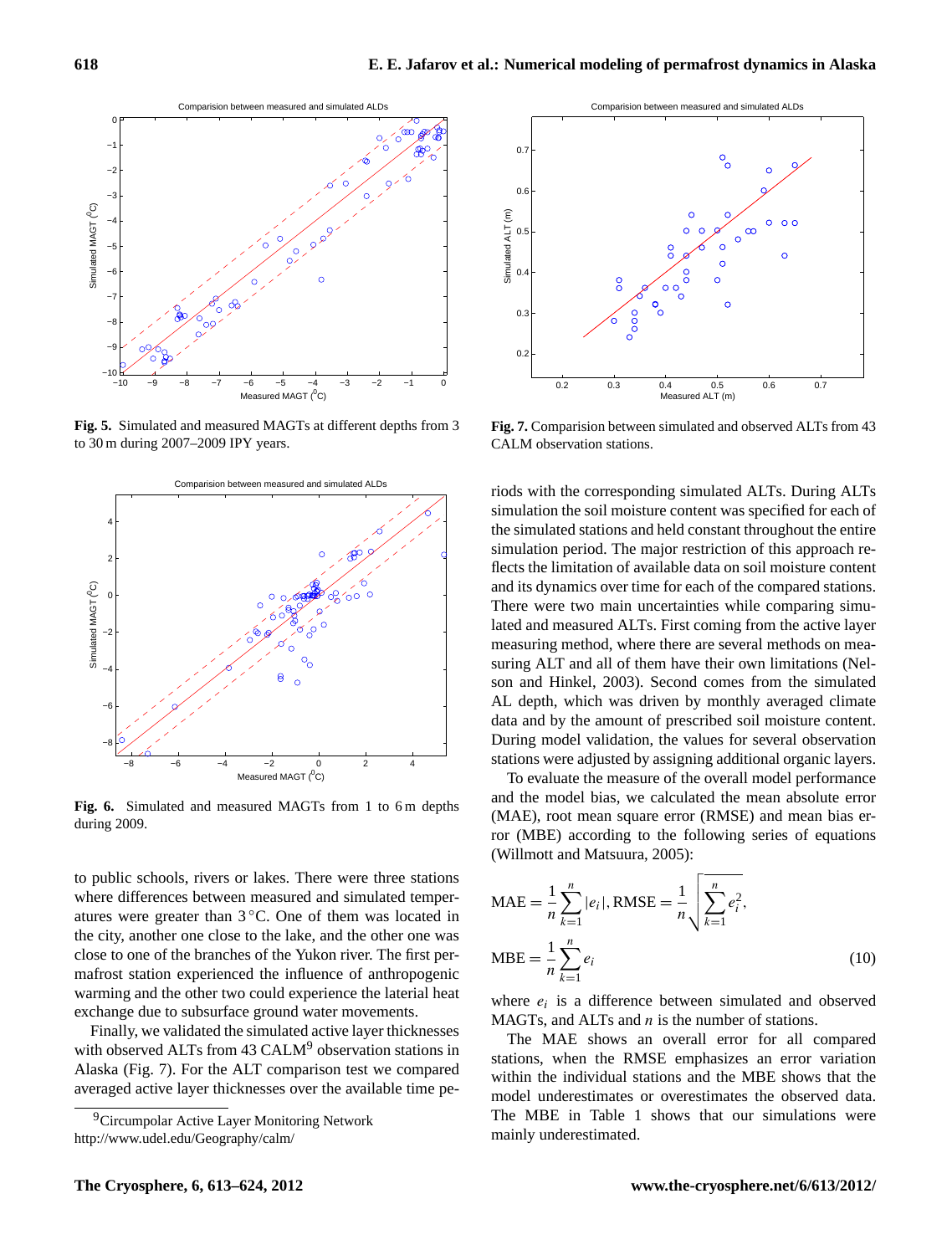<span id="page-6-0"></span>**Table 1.** The model error statistics obtained by comparing MAGTs and ALTs from 3 different datasets: 60 deep borehole stations compared for 2007–2009 years; 77 US School project stations from relatively shallow depths compared for 2009; 43 averaged active layer thicknesses from CALM stations compared over entire available time periods.

| <b>Names</b>                           | n  | <b>RMSE</b> | MAE. | <b>MBE</b> |
|----------------------------------------|----|-------------|------|------------|
| Deep borehole stations $({}^{\circ}C)$ | 60 | (0.70)      | 0.59 | $-0.20$    |
| US School project $(^{\circ}C)$        | 77 | 0.88        | 1.23 | $-0.17$    |
| $ALT(m)$ (CALM)                        | 43 | 0.08        | 0.07 | $-0.03$    |

#### **5 Optimization of ground thermal parameters**

To ensure that the initial temperature conditions did not influence the results, we ran a spin up with assigned initial ground temperature profiles (Fig. [1\)](#page-3-0) corresponding to the middle of August 1980, until the soil temperature profile reached equilibrium with the upper and lower boundary conditions. The equilibrium temperature profile was determined when the maximum difference of soil temperatures at all levels between two successive annual cycles was less than 0.01 ◦C and used as the initial condition.

After 30 yr of simulations, the MAGTs at 1 m depth in the western and southwestern regions of Alaska were slightly warmer than the measured ground temperature data from those areas (Fig. [8\)](#page-6-1). These parts of Alaska correspond to subarctic oceanic and continental sub-arctic climate. During spring, when the Bering Sea is ice free, the moderating influence of the open water helps to melt the snow early for some areas adjacent to the sea, when winter temperatures are more continental due to presence of sea ice [\(Ser](#page-11-15)[reze and Barry,](#page-11-15) [2005\)](#page-11-15). The mean annual average air temperatures range from  $-1$ °C to 2°C from west to southwest of Alaska. These regions correspond to ecosystem protected permafrost zones that have formed under colder climate conditions and currently persist only in undisturbed late-successional ecosystems [\(Shur and Jorgenson,](#page-11-16) [2007\)](#page-11-16). The MAGTs for the areas with a sufficient amount of organic cover and soil moisture content usually experience gradual increase even when MAATs are slightly higher than  $0\,^{\circ}\mathrm{C}$ [\(Jorgenson et al.,](#page-10-29) [2010\)](#page-10-29). Therefore, an additional layer of the organic matter might provide permafrost with neccessary resilience. However, high variability of precipitation and thermal properties of mineral soils in western and southwestern parts of the region makes the choice of the appropriate additional organic layer (AOL) non-trivial.

To address this issue, we developed an algorithm, which assigns optimal additional organic layer(s) for every grid point, based on deviation coefficient between the modeled equilibrium temperature profile and the assigned initial ground temperatures. During model calibration we tested the effects of varying climatic and ecological conditions on ground temperatures, and developed nine classes of addi-



<span id="page-6-1"></span>**Fig. 8.** Simualted mean annual ground temperatures at 1 m depth for the year 2010.

tional organic layers. The additional organic layer(s) varied from thinner to thicker, had different amounts of soil moisture and slightly different thermal properties.

Our algorithm is based on the following principle. If the initial temperature profile represents actual ground temperature distribution for the year 1980, then equilibrated ground temperatures should not deviate significantly from its initial temperature distribution profile. Otherwise, we assign additional organic layer(s) in successive manner. The layer(s) corresponding to the smallest deviation between equilibrated and initial ground temperature profiles was assigned as the final additional organic layer(s) at the corresponding location.

The obtained additional organic layer mask (Fig. [9\)](#page-7-0) excludes lakes, rivers and mountain areas, and shows places where differences between initial temperature profiles and equilibrated temperatures vary significantly. The places required an additional organic layer(s) located in areas where we do not have many observation stations, mostly in the discontinuous permafrost zone. The amount of AOL in the northwestern part is thin and not so extensive in comparison to the southwestern territories. The thickness of the AOL is becoming more diverse in south and southwest parts of the region. The AOL mask indicates the places where the initial temperature profiles should be adjusted. As mentioned in the methods section, the initial temperature profiles were assigned according to the measured data, which were available for a limited number of places and does not cover the entire region.

The difference map between MAGTs at 1 m depth simulated with and without additional AOL (Fig. [10\)](#page-7-1) showed colder annual ground temperatures in the western and southwestern parts of Alaska, which might more closely represent current ground temperature distribution. This method does not necessary guarantee that assigned AOL is going to cool the 2010 MAGT after spin up and 30 yr of simulation. Nevertheless, we were able, overall, to cool the MAGT for year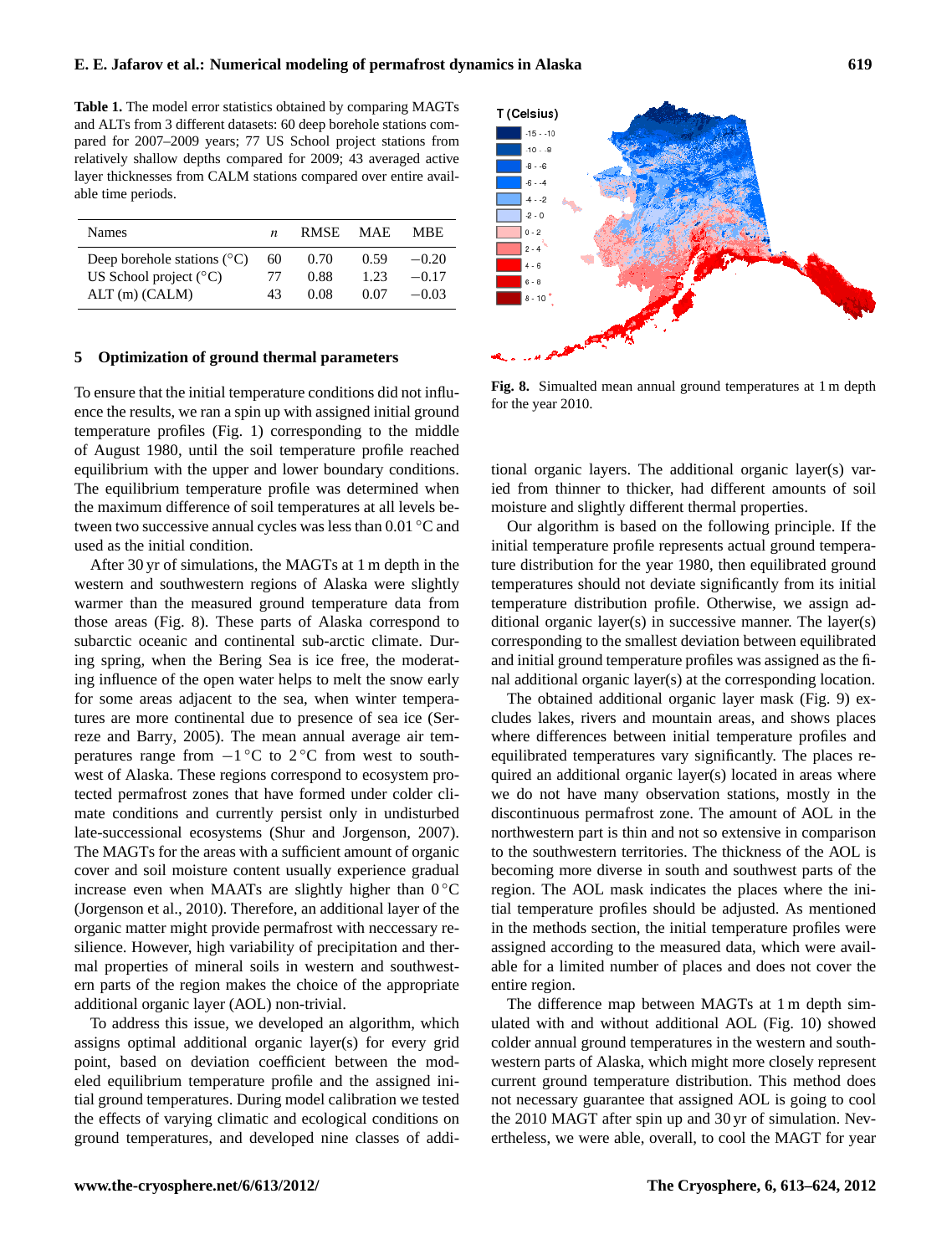

<span id="page-7-0"></span>**Fig. 9.** Additional organic layer map obtained after model tuning. 0 – no additional organic; 1 – one additional layer of organic matter  $(5 \text{ cm})$ ; 2 – two additional layers of organic matter (10cm); 3 – three additional layers of organic matter (27 cm).

2010 for south and southwest areas (Fig. [10\)](#page-7-1). This approach emphasized the importance of improved maps of soil organic layers and improved initial temperature profiles, and the necessity of further development of the permafrost temperatures observation system, especially in western and southwestern parts of Alaska.

#### **6 Results**

According to the decadal average of MAGTs histogram over twelve decades from 1980 to 2099, the overall area covered by MAGT less than  $0^{\circ}$ C is going to decrease at different rates. The model projects the areal increase of the averaged decadal MAGT warmer than  $0^{\circ}$ C at 2, 5 and 20 m depth with rates 3.7 %, 3.5 % and 2.4 % per decade, respectively (Fig. [11\)](#page-8-0).

The spatial snapshot of MAGTs at 2 m depth below the surface (Fig. [12\)](#page-8-1) shows pronounced warming almost everywhere including current continuous permafrost areas (e.g. Seward Peninsula and the south part of Brooks Range). As it was mentioned in Optimization of Ground Thermal Parameters section, the amount of ground surface organic material may retard the permafrost thaw in the discontinuous permafrost zone. This effect can be carried onto continues permafrost zone via changes in vegetation. Therefore, discontinues and sporadic permafrost areas with small or no organic layer and little soil moisture content will be more vulnerable to the rapid permafrost thaw. High altitude areas such as the Chugach Mountains, the Wrangell Mountains, the Alaska Range and the Brooks Range maintain relatively stable MAGTs during first half of the 21st century due to cold annual air temperatures.

The MAAT dynamics for 120 yr from downscaled five GCMs composite showed larger positive temperature trend



<span id="page-7-1"></span>**Fig. 10.** Projected differences between MAGTs simulated with and without additional organic layer(s) at 1 m depth for year 2010.

during the 21st century for the northern region. This high positive trend can be observed almost everywhere north of the Brooks Range. The simulated mean annual snow depth showed that the amount of annual snow fall decreases in the south and increases in the north, when the number of snow-free days increase in the whole region due to warmer MAATs. The increase of snow-free days and at the same time, the increase of the thickness of snow greatly affects the mean annual surface temperatures in the northern part of Alaska. Eventually, this effect propagates further to the ground and transfers to the MAGTs. Figure [13](#page-9-0) illustrates the higher trend of the MAGT for the two northern sites in comparision with central and south-central locations.

#### **7 Discussion**

The GIPL2-MPI transient numerical model with proper input parameters is a valuable tool for mapping the thermal state of permafrost, and its future dynamics with high spatial resolution. However, it is important to understand the limitations of the current model and the downscaled GCMs composite dataset.

The composite of five downscaled GCMs simulate well the seasonal cycle variations of near-surface temperature with a correlation between models and observations of 90 % or higher (Figs. [2–](#page-4-0)[4\)](#page-4-1). However, the precipitation bias still remains high, correlation between GCMs and observations is 50 to 60 % [\(Bader et al.,](#page-10-30) [2008\)](#page-10-30).

The stations where GIPL2-MPI model showed high discrepancies with observed MAGTs (Fig. [6\)](#page-5-1) were established recently (2005–2009) and do not have long term data for more comprehensive analysis. The significant number of those stations are located along the rivers and in populated areas. The strong differences between measured and simulated MAGT might be caused by changes in surficial geology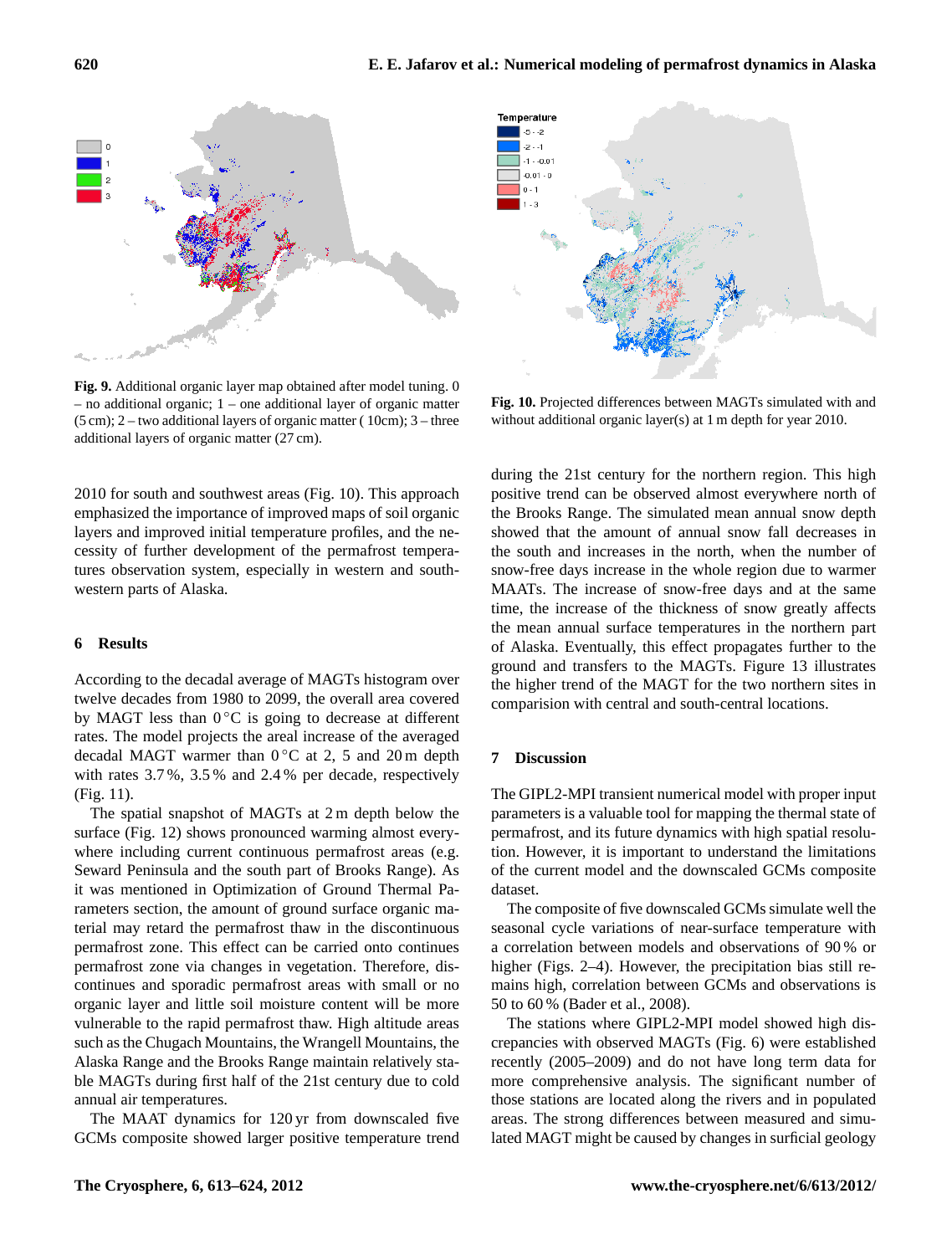

<span id="page-8-0"></span>**Fig. 11.** The amount of area over entire State of Alaska occupied by colder and warmer than 0 °C MAGTs averaged over ten years time interval from 1980 to 2099 at different ground depths.



<span id="page-8-1"></span>**Fig. 12.** Projected mean annual ground temperatures (MAGT) for the entire State of Alaska at 2 m depth, using downscaled to 2 by 2 km climate forcing from GCM composite output with A1B emission scenario for the 21st century for years **(a)** 2000, **(b)** 2050 and **(c)** 2099.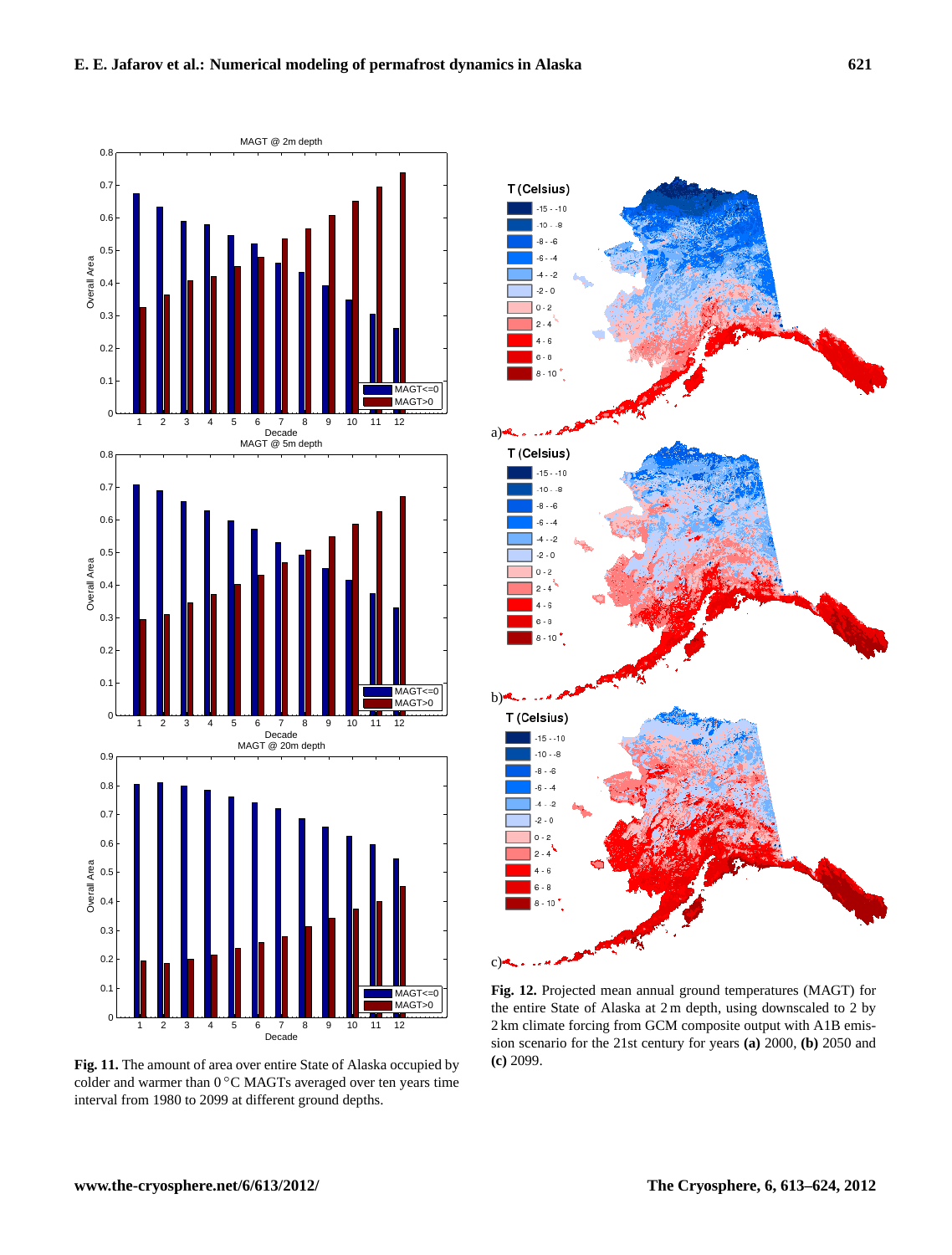

<span id="page-9-0"></span>Fig. 13. Projected MAGT at 1 m depth for four different locations (Barrow 71.32◦ N, −156.65◦ W, Happy Valley 70.38◦ N, −148.85◦ W, Fairbanks 64.95◦ N, −147.62◦ W, Gakona 62.41◦ N, −145.15◦ W). Forcing from the downscaled five composite GCMs with A1B emission scenario.

(due to flooding), ground water movement (convective heat transfer) or anthropogenic disturbances.

Besides the factors described above affecting the permafrost ground temperature simulations, forest fires are also an important factor. As a result of forest fires, the surface albedo decreases and the soil thermal conductivity of the surface soil layer increases [\(Hinzman et al.,](#page-10-31) [1991\)](#page-10-31). The areas where wildfires removed the upper organic layer are vulnerable to the active layer increase and warming of permafrost. If the burned area is ice-rich then the increase of active layer might melt the buried ice, which would cause the soil to collapse and form thermokarst depressions [\(Yoshikawa et al.,](#page-11-17) [2002\)](#page-11-17). In order to address the dynamics of the mean annual ground temperatures of the burned area, it is important to include the development of the vegetation and soil organic layer after the fire event. At the current stage the model does not include the effect of forest fires.

The MAGTs in continuous permafrost zone are mostly climate-driven, as apposed to the discontinuous permafrost zone, where the effect of the ecosystem on the permafrost thermal state is more pronounced [\(Shur and Jorgenson,](#page-11-16) [2007\)](#page-11-16). With climate warming, present day continuous permafrost will turn into discontinuous, and vegetation change can develop enough upper organic layer providing additional resilience to thaw. Therefore, an introduction of the dynamic vegetation layer might decrease current modeling bias. The impact of humans and wildfires have to be taken into consideration where it is necessary. Further work is needed to improve parametrization of soil properties for each type of surface and soil conditions. Development of the spatial soil moisture map for Alaska will improve understanding of the

soil moisture distribution and its dynamics as well as the results of permafrost modeling. Methods for calculating snow depth and snow thermal properties require further improvement. The 2 km distance between adjacent points is sufficient to neglect lateral heat transfer. However, for modeling watershed areas with grid resolution substantially finer than 1 km, the convective heat transfer by ground water movement, most likely, needs to be taken into account. Therefore, coupling the current model with a hydrological model could be an important step towards better simulation results for watershed and wetland areas.

#### **8 Conclusions**

The increase in mean annual air temperatures and the amount of precipitation for the northern part of the region predicted by the five GCM composite with A1B emission scenario could accelerate permafrost warming in the North (Fig. [13\)](#page-9-0). The central part of the region, depending on the corresponding ecosystem, would experience permafrost degradation at different severity levels. The effect of the upper organic layer, soil water saturation and soil thermal properties play a significant role, providing necessary resilience for permafrost to sustain, even when MAAT are close or slightly above 0 ◦C. To provide an estimate of the permafrost degradation severity level for a specific geographic location, the effects of varying climatic and ecological conditions require more detailed investigation.

According to the modeling results, average areal decadal permafrost degradation at 20 m depth can be pursued with 2.4 % rate per decade, which concludes that for the next 90 yr Alaska is going to lose about 22 % of its currently frozen ground. Further analysis and development of the model is required to improve the MAGTs and ALTs simulations. In order to cover more accurately the entire region and to decrease uncertainty in the model predictions, more permafrost temperature observation stations are necessary. The increase in the grid spatial resolution requires high resolution maps of surficial geology, precipitation, vegetation, surface organic layer and soil moisture content.

*Acknowledgements.* We would like to thank the friendly personnel at ARSC Supercomputing Center. In particular, Tom Logan and Don Bahl for their help with code parallelization and constant assistance on model performance, and Kate Hedstrom and Patrick Webb for their help with visualization software. A special thank you to Kenji Yoshikawa for the data from the high school project and to the anonymous reviewers for their valuable comments, and suggestions to improve the quality of the paper. This work was supported by the National Science Foundation under grants ARC-0520578, ARC-0632400, ARC-0856864, ECO-MODI and the State of Alaska.

Edited by: D. Riseborough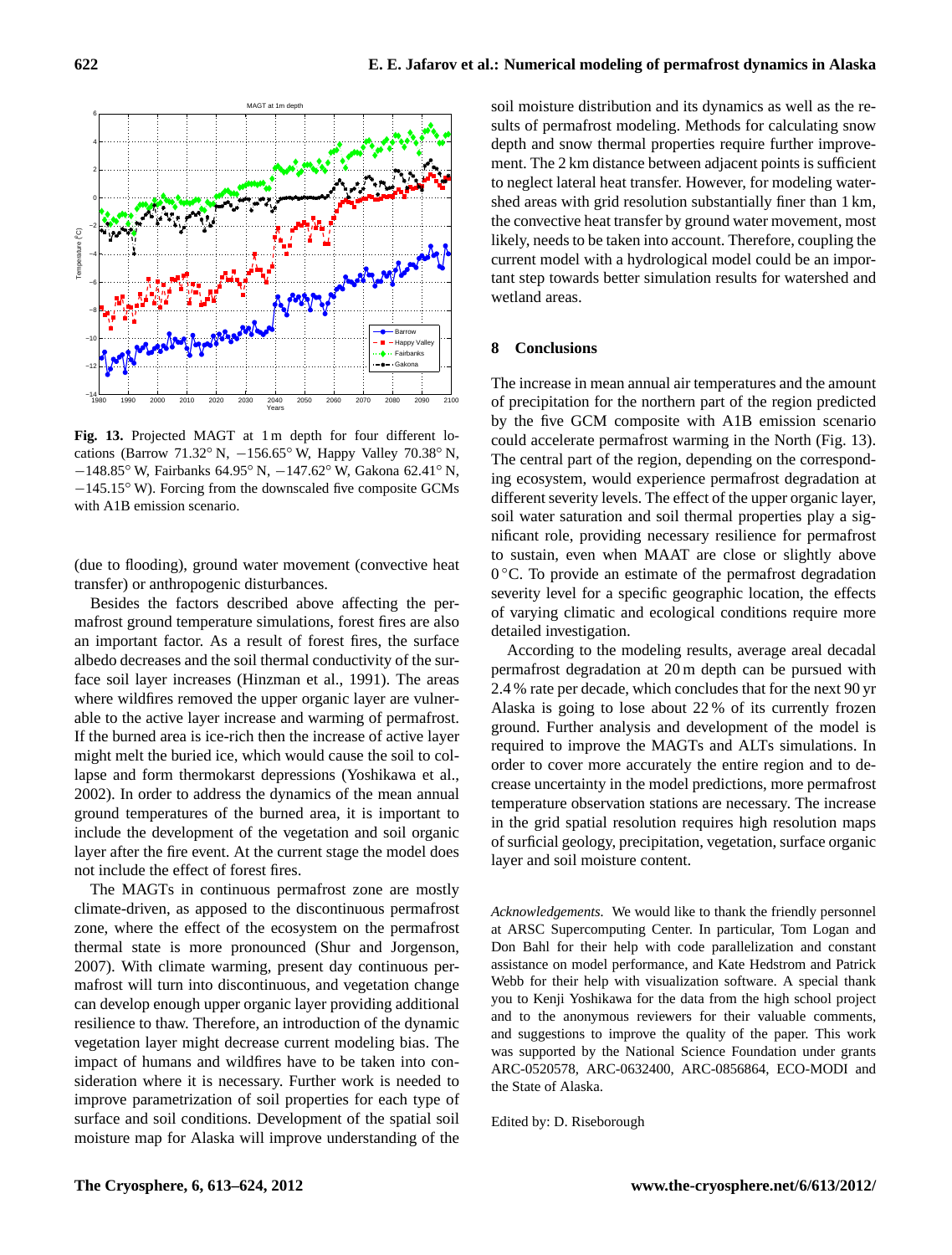#### **References**

- <span id="page-10-30"></span>Bader, D. C., Covey, C., Gutowski, W. J. J., Held, I. M., Kunkel, K. E., Miller, R. L., Tokmakian, R. T., and Zhang, M. H.: Climate Models: An Assessment of Strengths and Limitations, Tech. Rep., US Climate Change Science Program and the Subcommittee on Global Change Research, Department of Energy, Office of Biological and Environmental Research, Washington, D.C., USA, 2008.
- <span id="page-10-1"></span>Brown, J., Smith, S. L., Romanovsky, V., Christiansen, H. H., Clow, G., and Nelson, F. E.: In Terrestrial Essential Climate Variables for Assessment, Mitigation and Adaptation, WMO Global Climate Observing System report GTOS-52, 24–25, 2008.
- <span id="page-10-18"></span>Caldwell, J. and Chan, C. C.: Numerical solution of Stefan problems in annuli by enthalpy method and heat balance integral method, Numer. Methods Eng, 17, 395–405, 2001.
- <span id="page-10-16"></span>Etzelmuller, B., Schuler, T. V., Farbrot, H., and Gudmundsson, A.: Permafrost in Iceland – distribution, ground temperatures and climate change impact., In Proceedings of the Ninth International Conference on Permafrost, 29 June–3 July 2008, 2008.
- <span id="page-10-15"></span>Farbrot, H., Etzelmüller, B., Schuler, T. V., Gudmundsson, A., Eiken, T., Humlum, O., and Björnsson, H.: Thermal characteristics and impact of climate change on mountain permafrost in Iceland, J. Geophys. Res., 112, F03S90, [doi:10.1029/2006JF000541,](http://dx.doi.org/10.1029/2006JF000541) 2007.
- <span id="page-10-12"></span>Gruber, S., Hoelzle, M., and Haeberli, W.: Permafrost thaw and destabilization of Alpine rock walls in the hot summer of 2003, Geophys. Res. Lett., 31, L13504, [doi:10.1029/2006JF000547,](http://dx.doi.org/10.1029/2006JF000547) 2004a.
- <span id="page-10-13"></span>Gruber, S., Hoelzle, M., and Haeberli, W.: Rock-wall temperatures in the alps: modeling their topographic distribution and regional differences, Permafrost Periglac., 15, 299–307, [doi:10.1002/ppp.501,](http://dx.doi.org/10.1002/ppp.501) 2004b.
- <span id="page-10-31"></span>Hinzman, L. D., Kane, D. L., Gieck, R. E., and Everett, K. R.: Hydrologic and thermal properties of the active layer in the Alaskan Arctic, Cold Reg. Sci. Technol., 19, 95–110, 1991.
- <span id="page-10-29"></span>Jorgenson, M. T., Romanovsky, V., Harden, J., Shur, Y., O'Donnell, J., Schuur, E. A. G., Kanevskiy, M., and Marchenko, S.: Resilience and vulnerability of permafrost to climate change, Can. J. Forest Res., 40, 1219–1236, [doi:10.1139/X10-060,](http://dx.doi.org/10.1139/X10-060) 2010.
- <span id="page-10-24"></span>Karlstrom, T. N. V.: Surficial Geology of Alaska, US Geol. Surv., Misc. Geol. Inv. Map I-357, scale 1:1 584 000, 1964.
- <span id="page-10-10"></span>Klene, A. E., Hinkel, K. M., and Nelson, F. E.: The Barrow Urban Heat Island Study: Soil temperatures and active-layer thickness, in: In Proceedings of the Eighth International Conference on Permafrost, edited by: Balkema, L. A., 1, 555–560, Phillips, M., Springman, S. M., and Arenson, L. U., 2003.
- <span id="page-10-7"></span>Kudryavtsev, V. A., Garagula, L. S., Kondratyeva, K. A., and Melamed, V. G.: Osnovy merzlotnogo prognoza, MGU, 431 pp., 1974 (in Russian).
- <span id="page-10-3"></span>Larsen, P. H., Goldsmith, S., Smith, O., Wilson, M. L., Strzepek, K., Chinowsky, P., and Saylor, B.: Estimating future costs for Alaska public infrastructure at risk from climate change, Global Environmental Change, 18, 442–457, 2008.
- <span id="page-10-21"></span>Lovell, C.: Temperature effects on phase composition and strength of partially frozen soil, Highway Research Board Bulletin, 168, 74–95, 1957.
- <span id="page-10-17"></span>Marchenko, S., Romanovsky, V., and Tipenko, G.: Numerical modeling of spatial permafrost dynamics in Alaska, in: In Proceedings of the Eighth International Conference on Permafrost, 190–

204, Willey, Institute of Northern Engineering, University of Alaska, Fairbanks, 2008.

- <span id="page-10-20"></span>Marchuk, G. I., Kuznetsov, Y. A., and Matsokin, A. M.: Fictitious domain and domain decomposition methods, Soviet J. Num. Anal. Math. Modelling, 1, 1–86, 1986.
- <span id="page-10-4"></span>Nelson, F. E.: Permafrost Distribution in Central Canada: Application of a Climate-Based Predictive Model, Ann. Assoc. Am. Geogr., 76, 550–569, 1986.
- <span id="page-10-28"></span>Nelson, F. E. and Hinkel, K. M.: Methods for measuring activelayer thickness, in: A Handbook on Periglacial Field Methods, edited by: Humlum, O. and Matsuoka, N., 2003.
- <span id="page-10-6"></span>Nelson, F. E., Shiklomanov, N. I., Mueller, G. R., Hinkel, K. M., Walker, D. A., and Bockheim, J. G.: Estimating active layer thickness over a large region: Kuparuk River Basin, Alaska, USA, Arctic Alpine Res., 29, 367–378, 1997.
- <span id="page-10-14"></span>Nicolsky, D. J., Romanovsky, V. E., and Tipenko, G. S.: Using insitu temperature measurements to estimate saturated soil thermal properties by solving a sequence of optimization problems, The Cryosphere, 1, 41–58, [doi:10.5194/tc-1-41-2007,](http://dx.doi.org/10.5194/tc-1-41-2007) 2007.
- <span id="page-10-26"></span>Osterkamp, T. E.: Freezing and Thawing of Soils and Permafrost Containing Unfrozen Water or Brine, Water Resour. Res., 23, 2279–2285, 1987.
- <span id="page-10-23"></span>Osterkamp, T. E.: Establishing Long-term Permafrost Observatories for Active-layer and Permafrost Investigations in Alaska: 1977– 2002, Permafrost Periglac., 14, 331–342, 2003.
- <span id="page-10-22"></span>Osterkamp, T. E. and Romanovsky, V.: Evidence for Warming and Thawing of Discontinuous Permafrost in Alaska, Permafrost Periglac., 10, 17–37, 1999.
- <span id="page-10-27"></span>Ping, C. L., Michaelson, G. J., Overduin, P. P., and Stiles, C. A.: Morphogenesis of frost boils in the Galbraith Lake area, Arctic Alaska, Proceedings of the Eighth International Conference on Permafrost, Zürich, Switzerland., 897-900, 2003.
- <span id="page-10-25"></span>Pollack, H. N., Hurter, S. J., and Johnson, J. R.: Heat Flow from the Earth's Interior: Analysis of the Global Data Set, Rev. Geophys., 31, 267–280, 1993.
- <span id="page-10-0"></span>Richter-Menge, J. and Jeffries, M.: The Arctic [in: "State of the Climate in 2010"], B. Am. Meteor. Soc., 92, S143–160, 2011.
- <span id="page-10-5"></span>Riseborough, D., Shiklomanov, N., Etzelmuller, B., Gruber, S., and Marchenko, S.: Recent advances in permafrost modeling, Permafrost Periglac., 19, 137–156, 2008.
- <span id="page-10-8"></span>Romanovsky, V. E. and Osterkamp, T. E.: Interannual variations of the thermal regime of the active layer and near-surface permafrost in Northern Alaska, Permafrost Periglac., 6, 313–335, 1995.
- <span id="page-10-9"></span>Romanovsky, V. E. and Osterkamp, T. E.: Thawing of the active layer on the coastal plain of the alaskan arctic, Permafrost Periglac., 8, 1–22, 1997.
- <span id="page-10-2"></span>Romanovsky, V. E., Smith, S. L., and Christiansen, H. H.: Permafrost thermal state in the polar Northern Hemisphere during the international polar year 2007–2009: a synthesis, Permafrost Periglac., 21, 106–116, [doi:10.1002/ppp.689,](http://dx.doi.org/10.1002/ppp.689) 2010.
- <span id="page-10-11"></span>Sazonova, T. and Romanovsky, V.: A Model for Regional-Scale Estimation of Temporal and Spatial Variability of the Active Layer Thickness and Mean Annual Ground Temperatures, Permafrost Periglac., 14, 125–139, 2003.
- <span id="page-10-19"></span>Sergueev, D., Tipenko, G., Romanovsky, V., and Romanovskii, N.: Mountain permafrost thickness evolution under influence of long-term climate fluctuations (results of numerical simulation), in: Proceedings of the VII International Permafrost Conference,